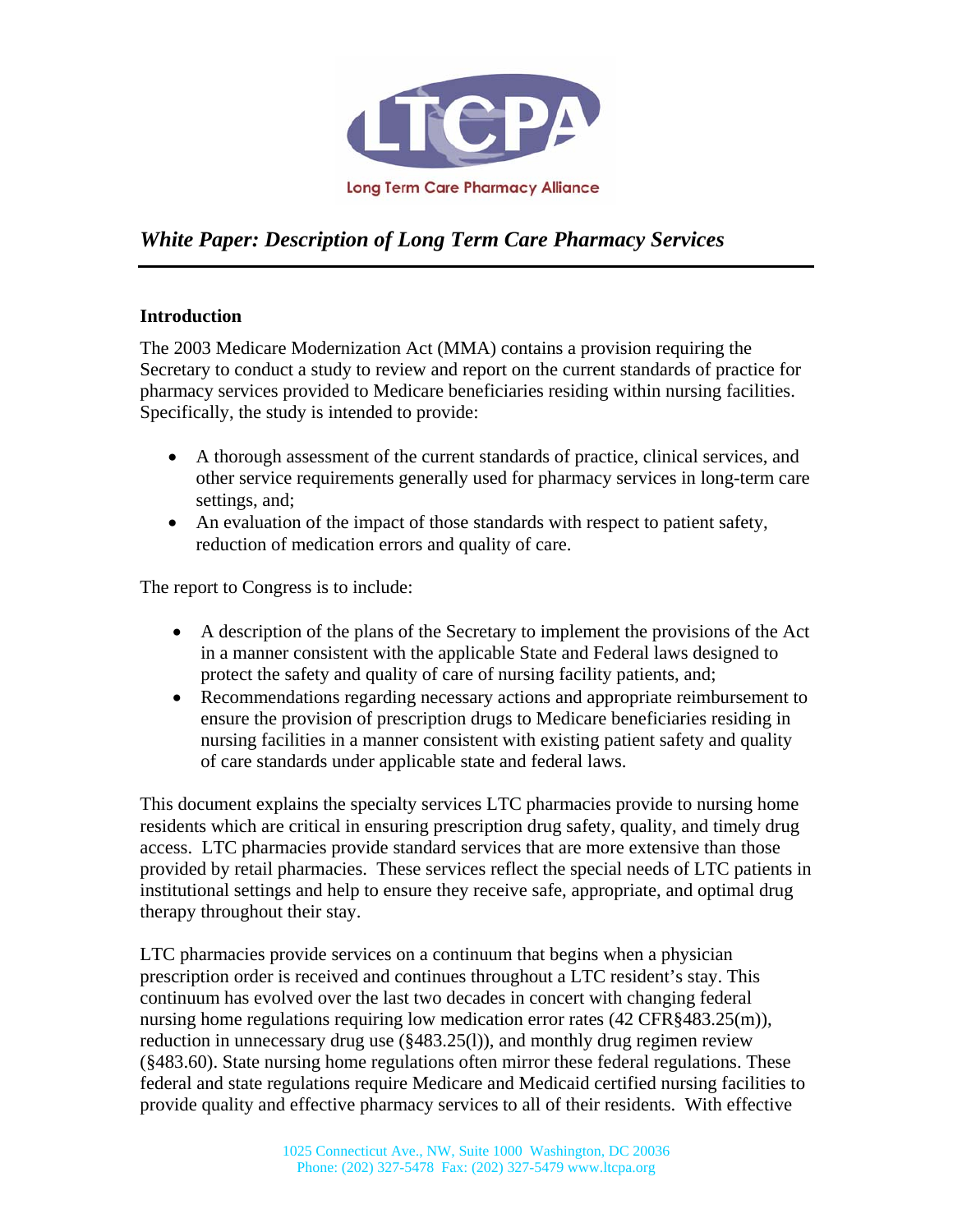pharmacy and consultant pharmacist services, nursing facilities ensure residents receive the best care possible and reduce the probability of receiving deficiencies during the survey and certification process.

To meet these federal and state regulatory requirements, nursing facilities contract with LTC pharmacies. Many states require nursing facilities to have two separate contracts with LTC pharmacies. One contract is a pharmacy provider contract and the second is a consultant pharmacist services contract. The pharmacy provider contract establishes a relationship between the nursing facility and the LTC pharmacy so medications can be delivered to residents. Consultant pharmacists, who are required to review medication use and outcomes in each facility, are secured by nursing facilities either through contracts with LTC pharmacies, or directly with an independent consultant pharmacist. LTC pharmacy and consultant pharmacist contracts are typically individualized to meet each facility's needs. These contracts differ from those of retail pharmacies as LTC pharmacies directly contract with the healthcare provider while retail pharmacies contract with insurers.

When a patient enters a nursing facility, physician orders including medication prescriptions must be filled. This order triggers LTC pharmacy provider services, product packaging and administration, clinical monitoring, assessment and intervention, and consultant pharmacist services. However, independent of whether a resident receives a new drug regimen at admittance, the resident will still have access to LTC pharmacy professional services and their medical record will be reviewed carefully to ensure appropriate drug therapy. This paper begins with a description of the characteristics of today's nursing facility population and then outlines the services LTC pharmacies provide to this population.

# **Demographics**

The U.S. Census 2000 reported there were 35 million people aged 65 years or older with 16.6 million aged 85 and older. It is estimated that a 65 year old has a 43 percent chance of entering a nursing home at some point in his or her life.<sup>i</sup> According to the 1999 National Nursing Home Survey, there were over 1.8 million beds nationwide with over 1.6 million current nursing home residents. Nearly half of all nursing home residents are admitted following hospitalization, while 30 percent come from private or semi-private residences.<sup>ii</sup>

Unlike a typical ambulatory patient, the typical nursing home resident is older, in poorer health, and in need of higher level of care. This population is generally more sensitive to and less tolerant of many medications. In some cases, residents are unable to take drugs orally and must receive medications in a crushed or intravenous form. The following list describes the usual characteristics of the nursing home population.

- 75% of nursing home residents are aged 75 or older and 70% are female;  $\ddot{\text{ii}}$
- The average length of stay among all residents (including short stay) is 2.4 years;  $\dot{v}$
- The typical resident has  $7.8$  medical conditions;  $\frac{v}{x}$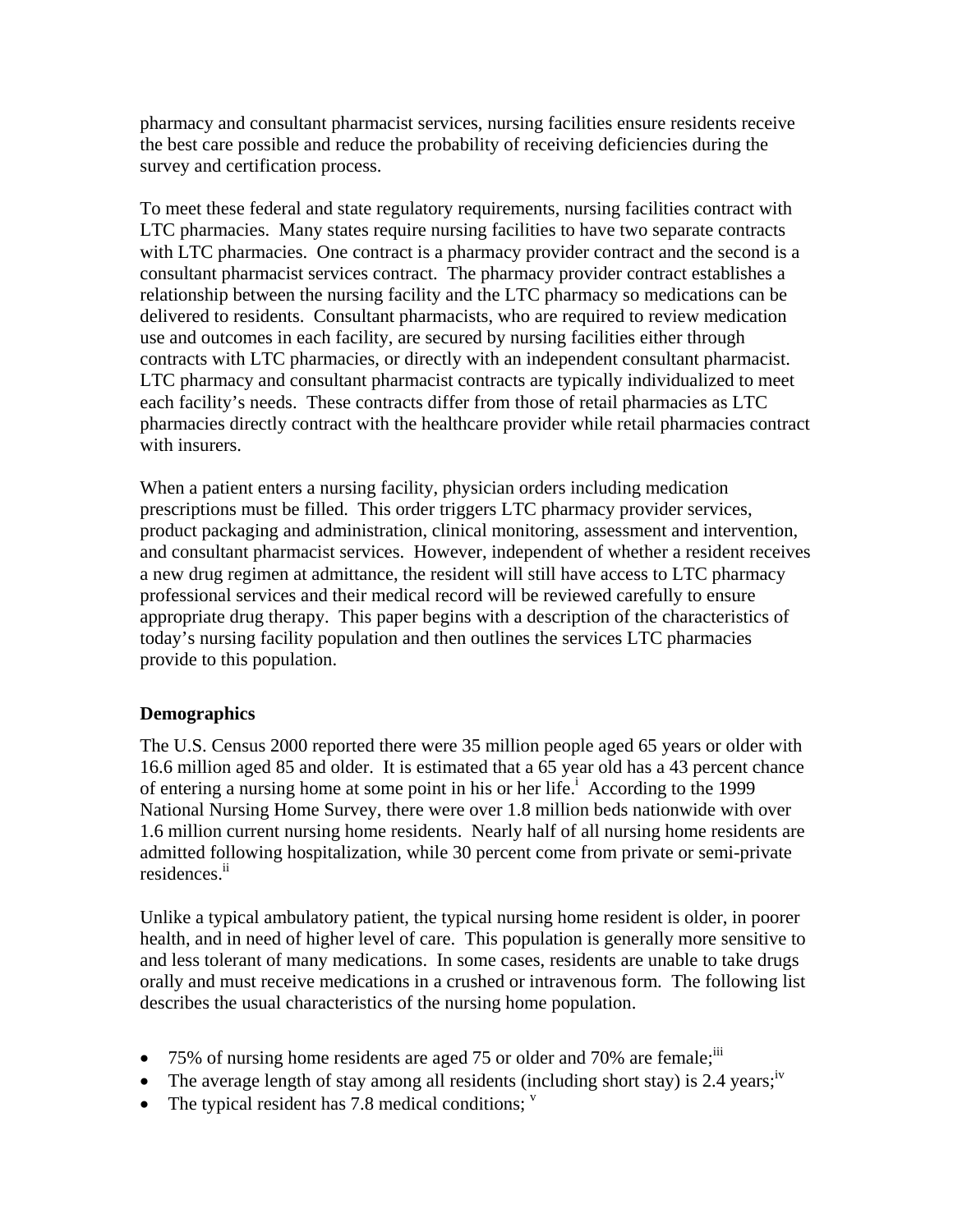- The leading admission diagnosis for nursing home residents is for diseases of the circulatory system (hypertension, congestive heart failure, etc), followed by cognitive disorders and injuries; $\frac{vi}{i}$
- 75% of nursing home residents require assistance with 3 or more Activities of Daily Living (ADLs) and more than one third need extensive assistance with 4 or more ADL<sub>s</sub>:vii
- Almost 75% of nursing home residents have a cognitive impairment and 15% of residents have a severe or very severe cognitive impairment;<sup>viii</sup>
- The majority of residents use an average of 6.7 routine medications and another 2.6 medications as needed.<sup>ix</sup>
- Approximately 20 % of medication prescribed is over the counter  $(TC)^x$ ;
- Approximately 15 % of medication prescribed is infused or non-orally administered<sup>xi</sup>; and
- Approximately 7% of residents have dysphagia, which is the inability to swallow, and as a result require tube feeding.<sup>xii</sup>

Frail residents' elevated care needs require intensive services from nursing facilities and LTC pharmacies. The descriptions of LTC pharmacy services outlined below are based on the experience of Long Term Care Pharmacy Alliance membership, site visits to two long-term care pharmacies, and current literature regarding long-term care.

# **LTC Pharmacy Provider Services**

LTC pharmacies provide a wide range of services beyond the scope of services provided by retail pharmacies. This elevated level of service is based upon the complex needs of the patients and facilities LTC pharmacies serve. These special services include: quality assurance checks, emergency drug kits and medication carts, regular and emergency (24 hour-a-day) delivery services, and in-service training programs for nurse aides, nurses, and other professional nursing facility staff.

• *Quality assurance procedures.* LTC pharmacists provide several layers of review before prescriptions are delivered to a nursing facility. When a medication order is faxed to the LTC pharmacy by the nursing facility, a pharmacist reviews the order and checks the patients' drug record (or creates a record for a new patient) for contraindications with any of the other drugs the patient is taking. In addition, the pharmacist works through the nurse to obtain any necessary prior authorization or medical necessity documentation. Without this adjudication residents could not receive off-formulary or non-preferred drugs more commonly used in the nursing home population. The order is then given to a technician who physically fills and packages the order. The filled drug order and paperwork is then given to another pharmacist who confirms that the drug filled matches the medication label. Once a drug is delivered to a facility, a nurse must ensure the orders received match the facility's records. These multiple checks ensure residents receive the medications prescribed and adverse medication events are minimized. Controlled substances have additional layers of review and responsibility for pharmacists and nursing facilities.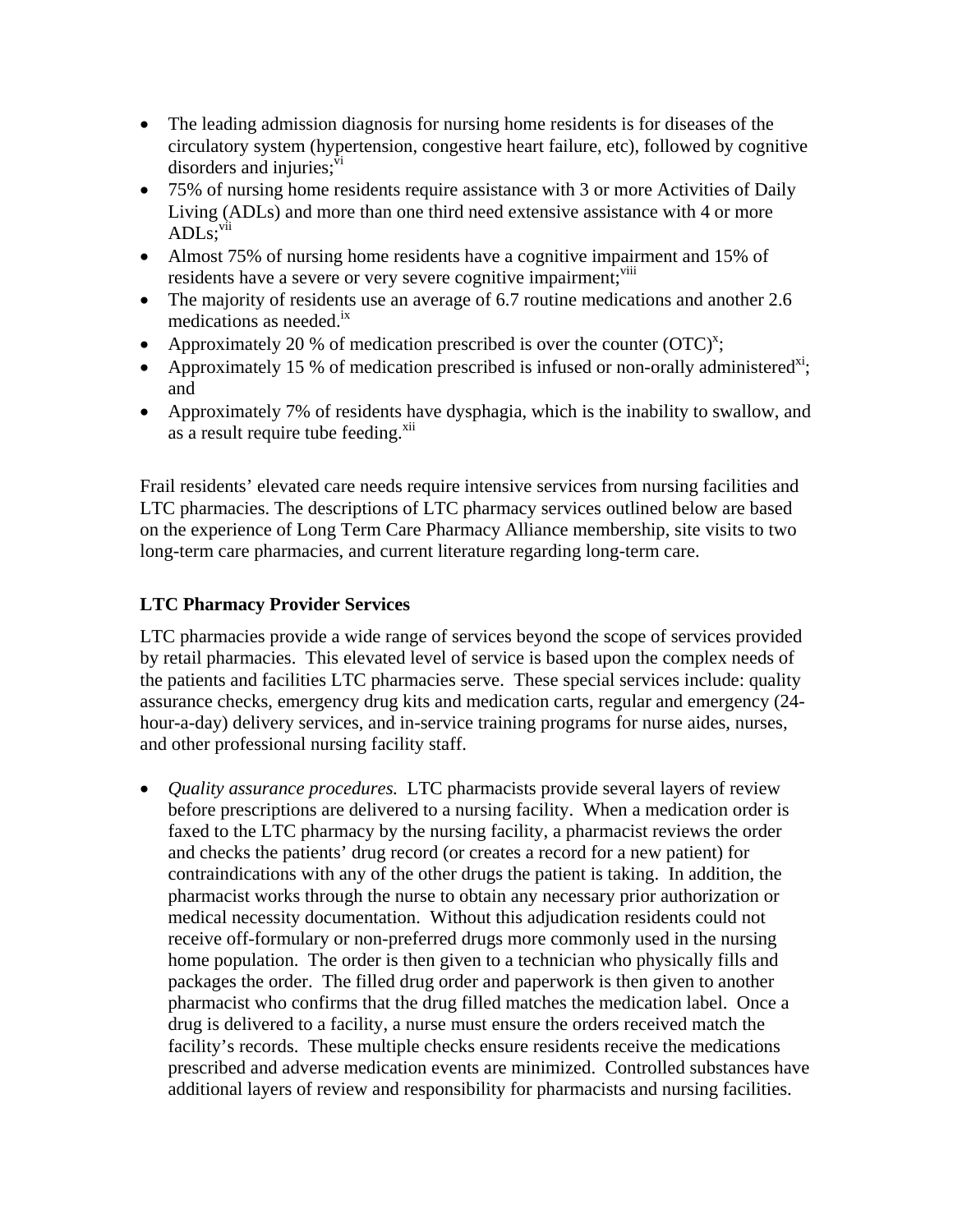- *Emergency drug kits and medication carts.* LTC pharmacies supply facilities with emergency medication kits that are maintained and controlled by the pharmacy. These emergency kits allow immediate access to urgent care drugs, giving the nursing staff the capability of administering primary dosing even before the LTC pharmacy fills the new medication order. LTC pharmacies also provide organized medication carts to facilities as part of their contractual relationships. Within the cart each patient has his or her own drawer that houses all prescribed medications with each drug in unit dose packaging. The system of compartmentalizing each drug in separate drawers for each patient greatly reduces drug administration errors. The use of medication carts and emergency drug kits by LTC facilities is essential for the safe administration of medication and for the effective care of residents.
- *Regular and emergency delivery.* LTC pharmacies deliver medications to the nursing facilities multiple times daily and provide emergency deliveries 24 hours a day, 7 days a week. Routine deliveries allow nursing facilities to replenish resident prescriptions on a weekly or monthly basis and, depending on state law, return unused, non-narcotic medications. At times, nursing facility residents may need immediate access to emergency medications for treatment of acute infections, cardiac emergencies, severe pain, etc. and making these critical medications available around the clock is the standard of practice for LTC pharmacies. In addition, nursing facility admissions from hospitals frequently occur in late afternoons or early evenings, particularly on Fridays. Patients admitted from hospitals generally require many new medications upon their arrival. LTC pharmacies are responsive to these off-hour needs. Delivery trucks and pharmacists are available 24 hours a day at LTC pharmacies to ensure nursing facilities can get emergency or new prescriptions filled within one to two hours.
- *In-service training programs.* In-service training programs are a distinctive type of service LTC pharmacies provide to nursing home staff. LTC pharmacies provide the expertise of consultant pharmacists who go directly to the nursing facilities for the purpose of educating health professionals on a range of drug-therapy issues and drug administration techniques in the LTC setting. They conduct regular in-service training for nurses, physicians and dieticians on topics which include: monitoring residents on complex drug regimens, the use of infusion pumps, and the administration of IVs, and how to administer certain subcutaneous injections.

#### **Product Packaging and Administration**

LTC pharmacies provide a wide range of special packaging, labeling, and dispensing services. The specialized dispensing systems are uniquely suited to the needs of nursing home residents, allowing the nursing staff to accurately administer drugs in proper premeasured doses, while reducing errors and promoting efficiency in drug administration. Many residents require alternative dosage forms because of an inability to swallow (dysphagia), have a feeding tube or a cognitive impairment. In institutional settings, such as hospitals and nursing facilities, a structured system of packaging, labeling, distribution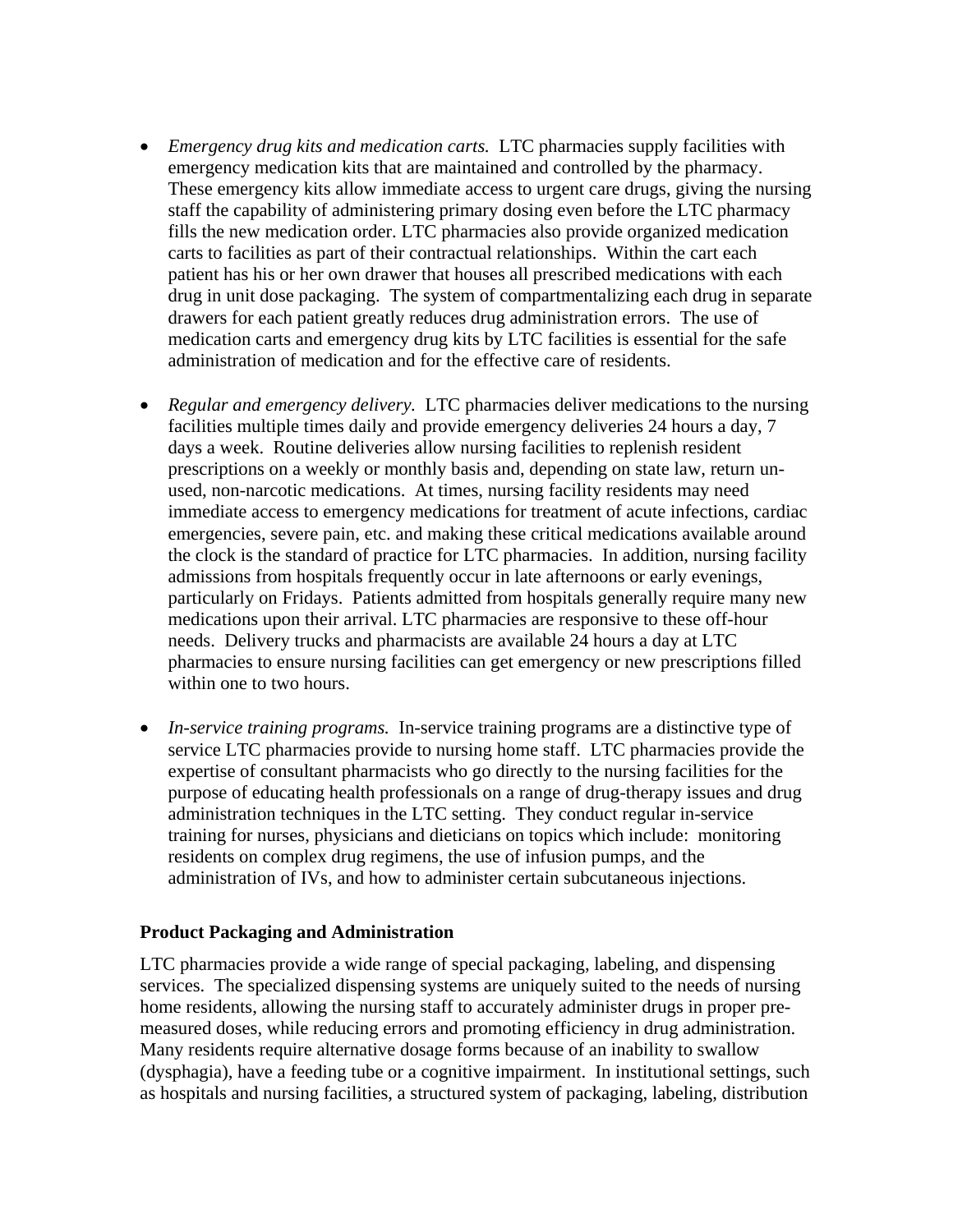and communication is the required standard of practice to ensure the accurate and safe administration of medication. All medications are specially packaged and placed in medication carts for administration to residents.

- *Unit dose and other specialized packaging (also known as "bingo cards" or "bubble wraps").* Most pharmaceutical manufacturers do not package their products in unit dose form. Most unit dose packages must be created by LTC pharmacies prior to dispensing. The special packaging allows for greater control of the drugs and dosages to ensure that medications are taken appropriately without error and the unit dose system provides a uniform and easily managed process for drug delivery through the central administration point of the LTC nurses. LTC pharmacies typically dispense 30 day or weekly supplies of unit dose packages.
- *Specialized administration.* LTC pharmacies provide several different modes of medication administration including split tablets, IV or suspended liquid medications. Tablet splitting services can be required for patients who are prescribed less than an entire tablet. Some patients refuse medications or cannot swallow medications. These patients must receive their medications in liquid or alternate forms. LTC pharmacies work with nursing staff and physicians to identify the best administration form and either obtain or prepare the medications for the resident.
- *Intravenous Medications:* Given the medical condition of the average nursing facility resident, it is not surprising that residents will routinely require the administration of intravenous medications; antibiotics, re-hydration fluids and other drugs that are more often used in hospital settings. LTC pharmacies provide IV fluid preparations for nursing home residents and assist in their administration. In order to provide this service, LTC pharmacies must make an investment in the equipment required to compound these products, including specialized ventilation hoods and clean rooms. Ultimately, the ability to provide these products at the nursing facility rather than require transportation to an acute-care hospital, results in better care for the resident and lower costs for the programs that pay for the care.

#### **Clinical Monitoring, Assessment, and Intervention**

When a drug is dispensed, and periodically throughout residents' stays, clinical monitoring and assessments are done to ensure appropriate medication use. Interventions are also made when a sentinel event occurs, for example a fall. Providing an alternative drug treatment may reduce the probability of another fall.

• *LTC staff pharmacist services.* LTC pharmacists review and monitor residents' prescribed drug regimens on an ongoing basis. Nursing home residents receive medication from a sole source allowing LTC staff pharmacists access to their entire medical record, past and present drug treatments, and treatment outcomes reports. LTC staff pharmacists identify potential or actual drug therapy contraindications when a medication is prescribed. In addition, the staff pharmacists work closely with the nursing facility to understand the resident's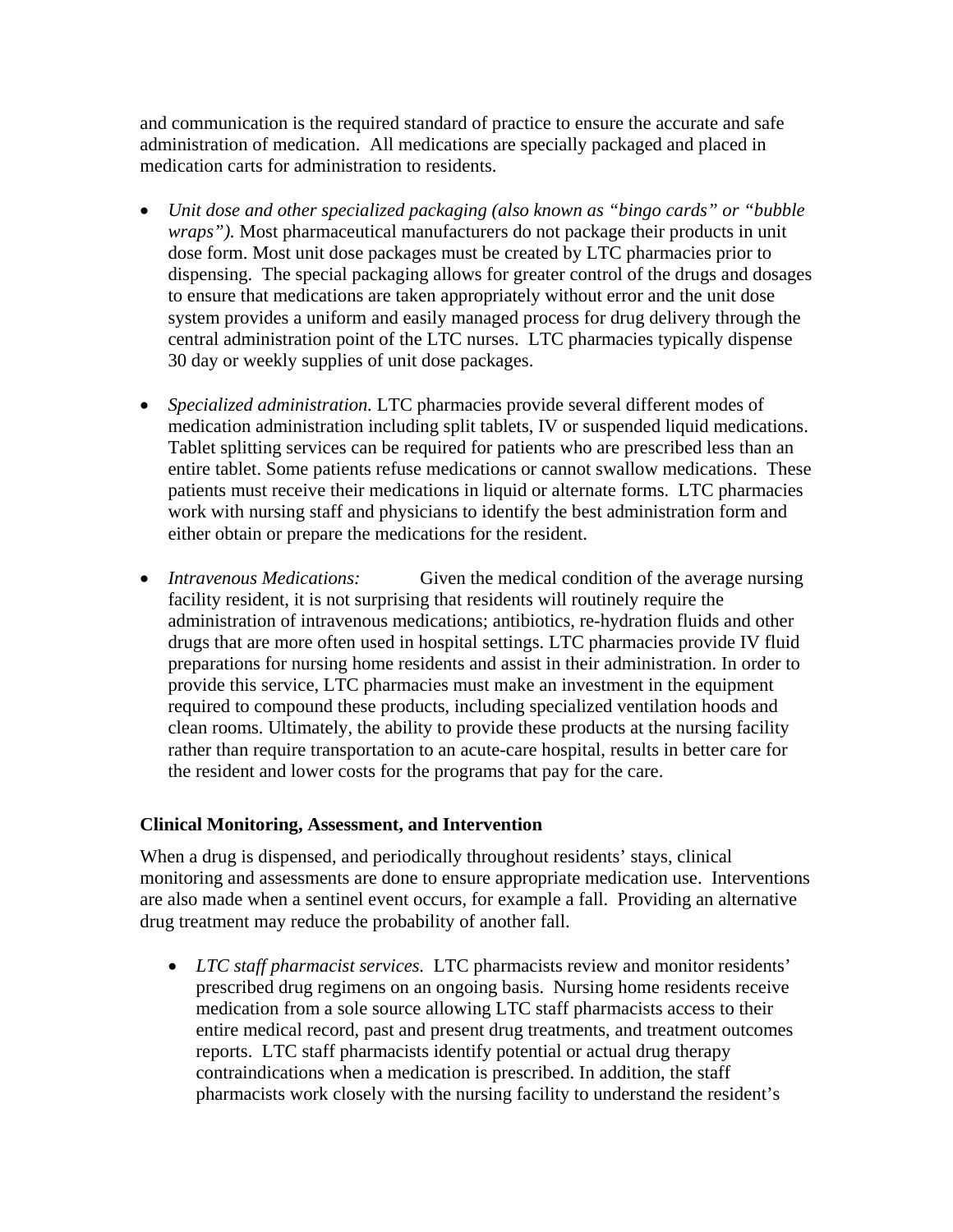diagnosis and formulate a medication treatment plan that addresses the resident's condition. The medication treatment plan defines treatment goals in the context of the diagnosis and assesses therapy alternatives. The plan also establishes an outcome monitoring plan in close consultation with the nursing facility. Based on the resident's progress in meeting treatment goals and outcomes, the staff pharmacist modifies the medication treatment plan to improve the resident's response to medication or to reduce adverse side-effects.

LTC staff pharmacists prepare and use medication treatment plans with all residents. Some treatments involve more active monitoring such as intravenous drug delivery and anticoagulant drug therapy. These therapies typically require more intensive monitoring and assessment of laboratory results and patient response to the medications. This requires working closely with the nursing facility care team to monitor lab results and patient progress on a daily, weekly and monthly basis.

• *Consultant pharmacist services.* Skilled nursing facilities are required (§483.60) to obtain the services of a licensed pharmacist who: (1) provides consultation on all aspects of pharmacy services in the facility, (2) establishes a system of records of receipt and disposition of all controlled drugs, (3) determines drug records are in order and the accounting of controlled substances is well maintained, (4) perform a drug regimen review at least once a month for each resident, and (5) report any problems or irregularities to the attending physician and nursing staff. Nursing facilities fulfill these requirements by contracting with LTC pharmacies that employ consultant pharmacists, or directly with an independent consultant pharmacist.

Over the last two decades, the consultant pharmacist's roles have broadened beyond these requirements. Many consultant pharmacists now also conduct infacility training and work closely with the entire care planning team to ensure the patient's medications meet the goals of their individualized care plans.

The critical consultant pharmacist service, however, is the monthly, or more frequent, drug regimen review for each patient. The drug review service is an important element of LTC pharmacies specialty services because in contrast to their ambulatory counterparts, nursing facility residents are at higher risk for drug related problems due to the physiological effects of aging that alter the patient's ability to metabolize certain drug products. The consultant pharmacists conduct ongoing reviews of the residents' drug regimens; follow up on changes in condition or lack of improvement; and work with LTC staff pharmacists, nurses, and physicians to ensure appropriate treatment modifications. These reviews consist of a written report for each patient and include recommendations by the consultant pharmacist to change the patient's drug regimen. The attending physician is required, by regulation, to acknowledge this recommendation and is free to concur with, or reject, the recommendation.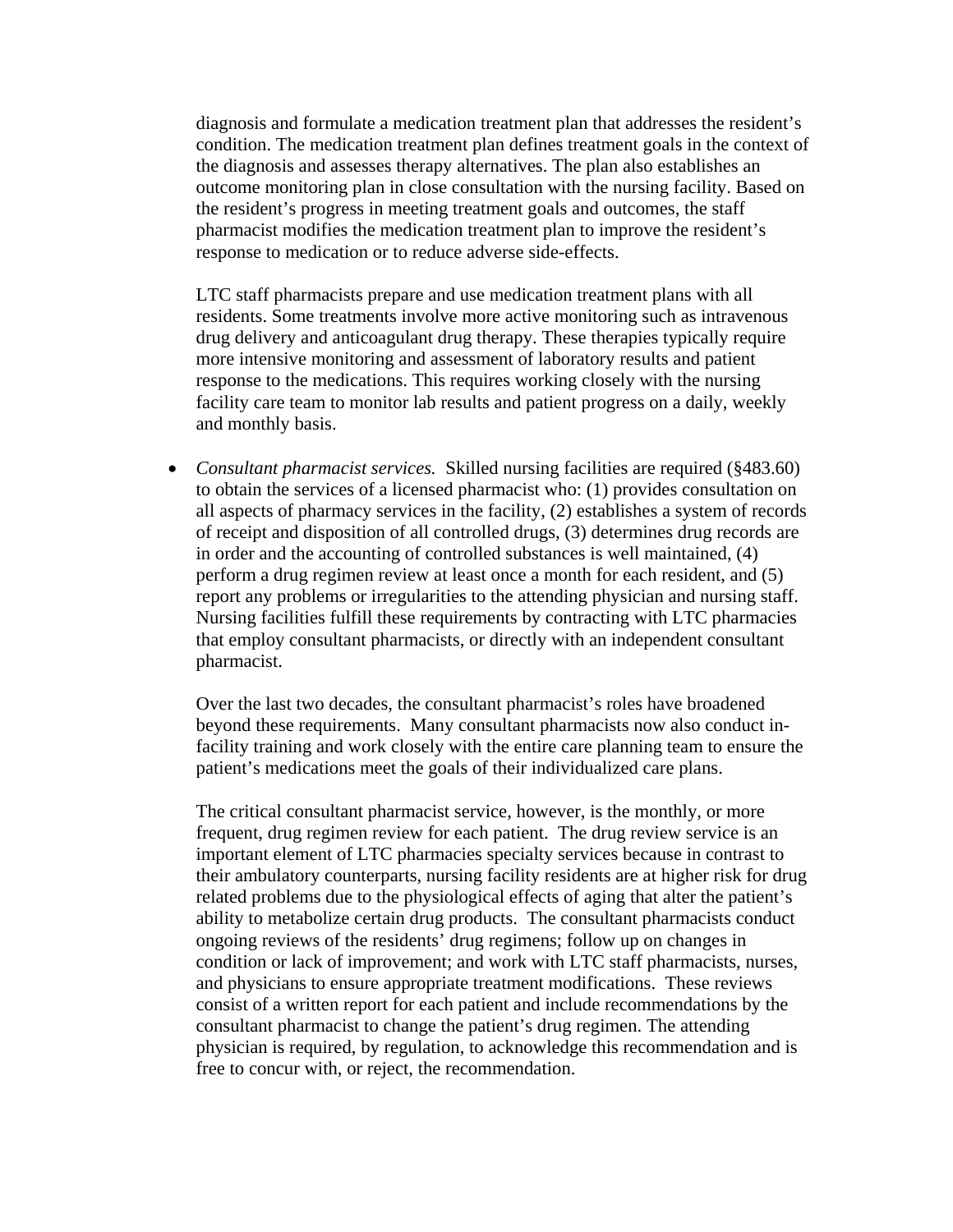## **Prior Authorization, Medical Necessity, and Claims Adjudication**

The primary tasks of LTC pharmacies are providing clinical and professional services to nursing facilities and LTC residents. In addition, LTC pharmacies, unlike retail pharmacies, are obligated through their contract with nursing facilities to dispense medications with or without certainty of payment. LTC pharmacies must spend significant time adjudicating claims either prior to dispensing or post-dispensing to ensure all medications are approved by third-party payers, such as Medicare or Medicaid. For every drug dispensed that is not on a third-party insurer's formulary or Medicaid preferred drug list, medical necessity and/or prior authorization must be secured from the intermediary. While much of this occurs prior to dispensing, the immediate urgency for some prescriptions may delay adjudication until after a medication is dispensed.

# **Conclusion**

The wide range of services LTC pharmacies provide, including ongoing quality assurance checks and drug review, medication carts, specialized packaging, 24 hours delivery, nursing home staff training, and consultant pharmacist review, has improved quality of care for LTC residents. In addition, the provision of these services help nursing facilities meet regulatory and quality of care standards necessary to ensure residents' safety and quality of life. These services lead to reduced adverse drug events, better treatment outcomes, and improved quality of life.

The purpose of standard operating procedures for LTC pharmacies is to assure the safest, most efficient medication use process within LTC facilities. In addition, by providing 24 hour/7 days a week emergency delivery services and emergency drug kits, LTC pharmacies reduce the need to transfer nursing facility residents by ambulance to a hospital for urgent treatment. The nursing staff has the ability to treat the need for urgent conditions requiring emergency medication with the emergency drug kits and can then order more of the drug for stat delivery from the LTC pharmacy.

This document presents a picture of the many services provided to LTC residents and nursing facilities by LTC pharmacies. These specialized services are essential to LTC resident quality of life and safety. In the current environment, LTC pharmacies frequently receive the same dispensing fee as traditional retail pharmacy to perform these additional services. Under Medicaid and commercial insurance, dispensing fees paid to LTC pharmacies only cover a small portion of the costs associated with the high level of drug regimen review, high specialized packaging costs, and delivery costs the pharmacies incur. Any new evaluation of LTC pharmacy services by Medicare should include an analysis of the additional costs associated with the specialized services LTC pharmacies provide relative to retail pharmacies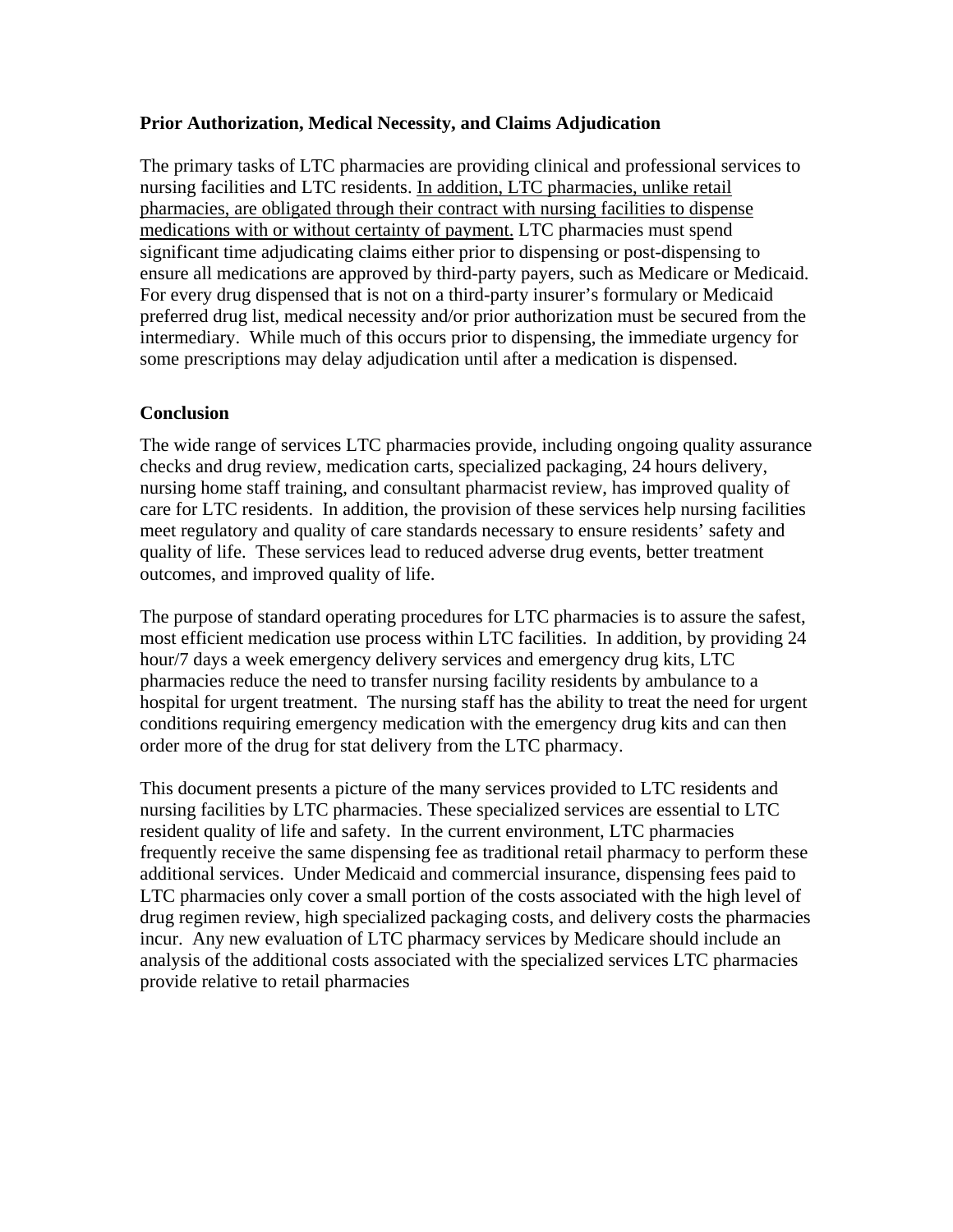## **Endnotes:**

1

<sup>i</sup> Sheel M. Pandya et al. "Nursing Homes". Public Policy Institute, Public Affairs. AARP. February, 2001.

ii Centers for Disease Control and Prevention/National Center for Health Statistics, The National Nursing Home Survey, Hyattsville, MD, 1999.

iii Centers for Disease Control and Prevention/National Center for Health Statistics, The National Nursing Home Survey, Hyattsville, MD, 1999.

iv Centers for Disease Control and Prevention/National Center for Health Statistics, The National Nursing Home Survey, Hyattsville, MD, 1999.

<sup>v</sup> "Long Term Care for the Frail Elderly People—The On-Lok Model". Bodenheimer, T. *New England Journal of Medicine*. 341: 1324-8; 1999

vi Centers for Disease Control and Prevention/National Center for Health Statistics, The National Nursing Home Survey, Hyattsville, MD, 1999.

vii Centers for Disease Control and Prevention/National Center for Health Statistics, The National Nursing Home Survey, Hyattsville, MD, 1999.

viii Centers for Disease Control and Prevention/National Center for Health Statistics, The National Nursing Home Survey, Hyattsville, MD, 1999.

<sup>ix</sup> "General and psychotherapeutic medication use in 328 facilities: a year 2000 national survey." *Consultant Pharmacist* 2001; 16(1):54-64.

x LTCPA member company estimates, March 2004.

xi LTCPA member company estimates, March 2004.

xii Nursing Home Data Compendium, CMS, 2001.